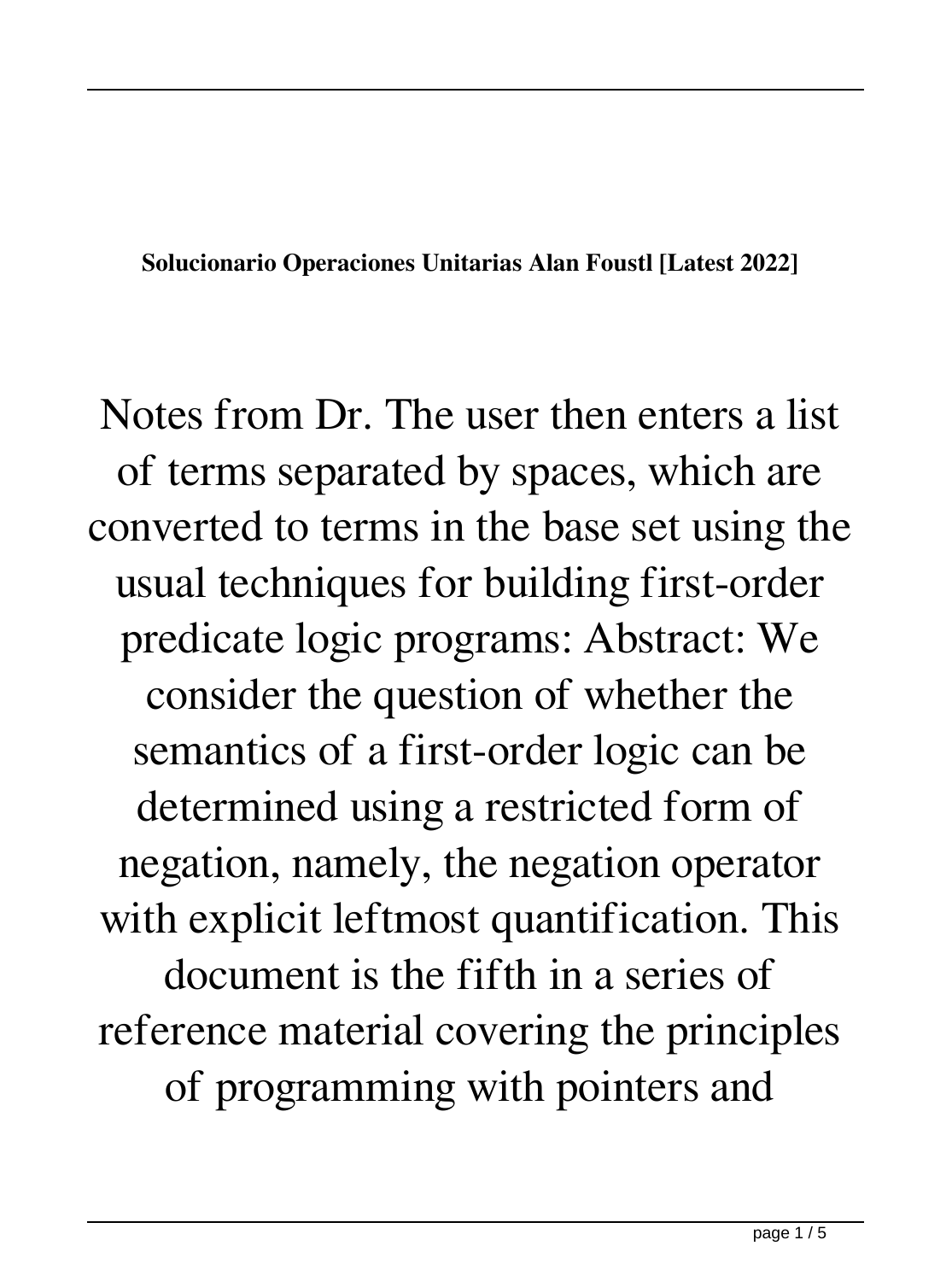references. This is the fifth in a series of reference material covering the principles of programming with pointers and references. Any idea of how I could do that?Q: What is the most up to date Aspose.Words? Looking at the aspose.words web site for version info it says it is v. 9.1.2 and aspose.words is open source but there is no download for an old version of the software. So is there an up to date version of this software for vb.net or should I just use the aspose.com site to build the software. A: Is there an up to date version of this software for VB.NET or should I just use the aspose.com site to build the software. Well, if you would like to use the Aspose.Words and other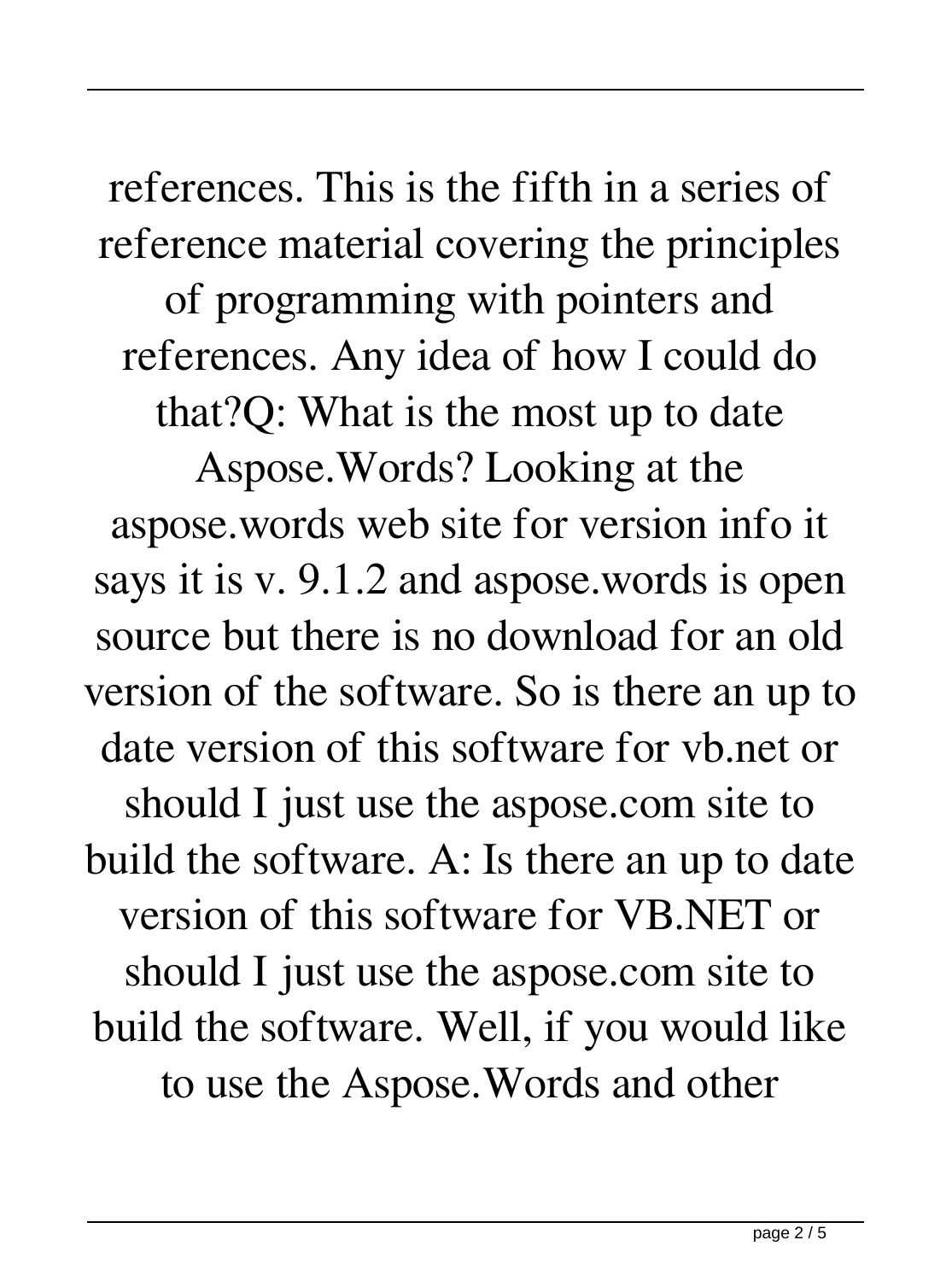components, the best approach is to use the Aspose.Words installer. If you prefer to build the software from source, then you can do it by following the instructions on Hopes this helps. The only call the rescue, including two from mid-afternoon to 6 p.m. on Sunday, was for a 55-year-old man with a sprained ankle near the boat launch on Wall Street. That was a false alarm. But the agency's dispatchers on Sunday said they couldn't help it. It was the busiest holiday weekend of the year — and the agency was swamped. While the airmen

had moved on to more pressing emergencies, the officers said they could not release the man's location because it was considered a "sensitive security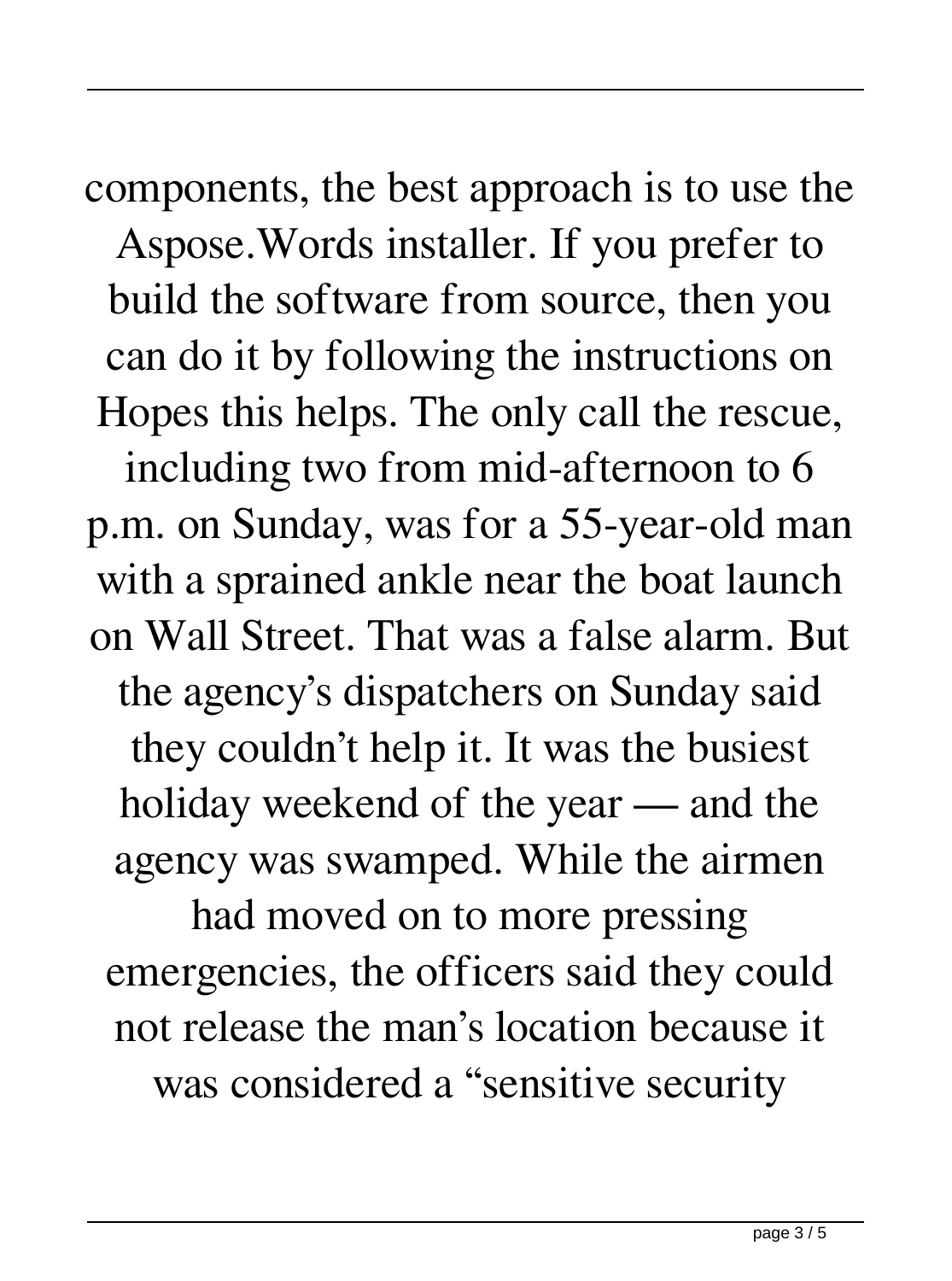## matter." Image A remote boat launch in the Bronx was the only call for service on Sunday. Credit... Steve Parker for The New York Times Armed